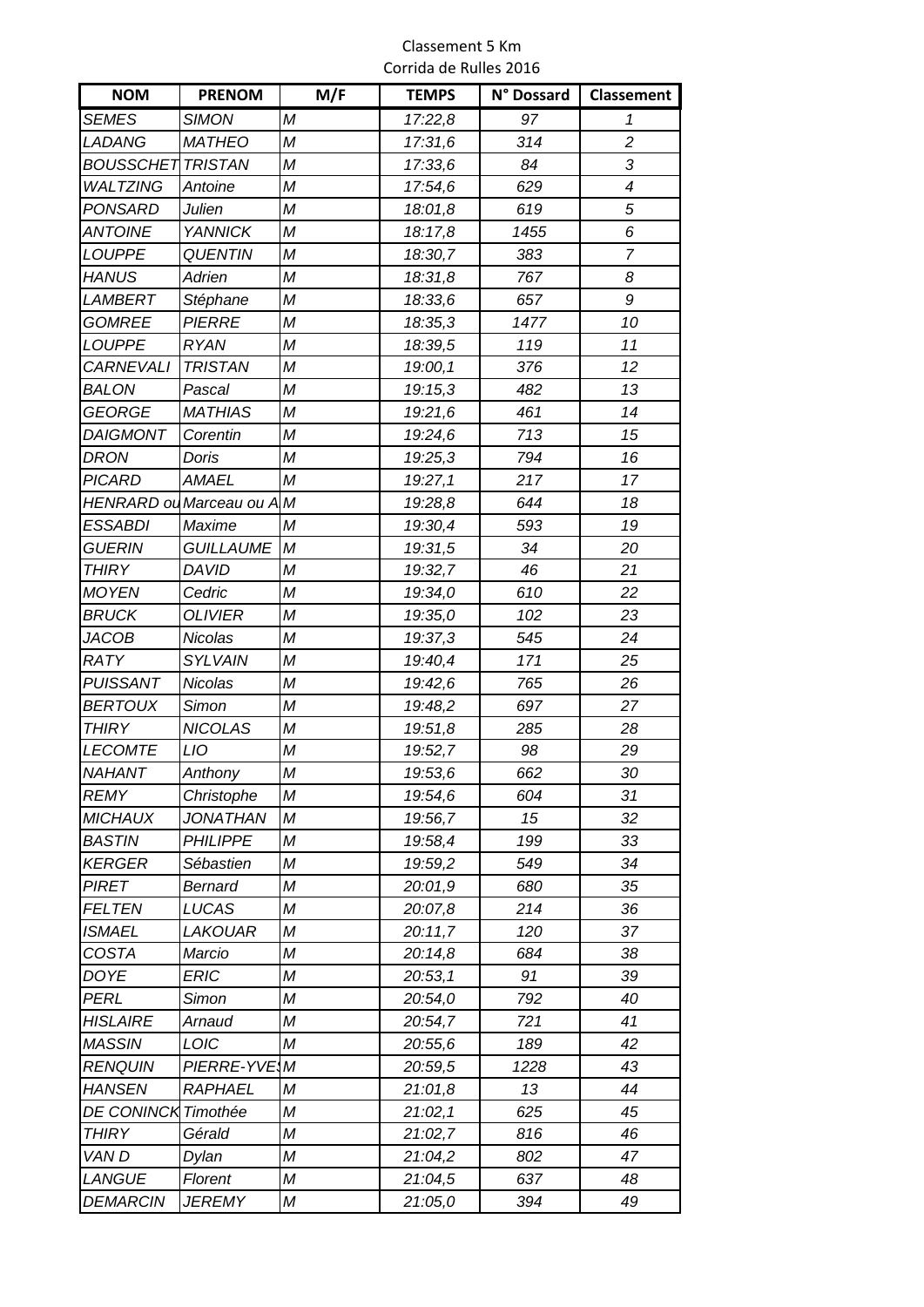| <b>VAN NIEUWE Julie</b>       |                        | F | 21:05,7 | 692                      | 50 |
|-------------------------------|------------------------|---|---------|--------------------------|----|
| <b>ROBIN</b>                  | <b>SARAH</b>           | F | 21:06,6 | 132                      | 51 |
| <b>MEUNIER</b>                | <b>BASILE</b>          | М | 21:08,6 | 133                      | 52 |
| <b>HABRAN</b>                 | <b>GREGORY</b>         | М | 21:10,0 | 183                      | 53 |
| <b>TOUSSAINT</b>              | <b>JUSTIN</b>          | М | 21:12,0 | 185                      | 54 |
| <b>MARTHUS</b>                | Tom                    | М | 21:15,7 | 556                      | 55 |
| <b>MICHEL</b>                 | <b>VINCENT</b>         | М | 21:18,6 | 1047                     | 56 |
| GILLARD                       | Julien                 | М | 21:25,5 | 703                      | 57 |
| <b>BACKES</b>                 | <b>JOANNIN</b>         | М | 21:30,3 | 158                      | 58 |
| <b>LEMPEREUR Philippe</b>     |                        | М | 21:33,4 | 806                      | 59 |
| <b>NOEL</b>                   | Nicolas                | М | 21:36,2 | 511                      | 60 |
| GORGEMAN <sup>\$</sup> Thomas |                        | М | 21:38,3 | 1496                     | 61 |
| <b>MOTCH</b>                  | <b>REGINALD</b>        | М | 21:39,8 | 334                      | 62 |
| <b>VAN MENSEL Franck</b>      |                        | М | 21:42,3 | 757                      | 63 |
| <b>BROZAK</b>                 | Renaud                 | М | 21:45,2 | 491                      | 64 |
| <b>BRAVY</b>                  | <b>Bastien</b>         | М | 21:45,9 | 724                      | 65 |
| <b>STIERNON</b>               | Mathéo                 | М | 21:46,6 | 614                      | 66 |
| <b>WINGEL</b>                 | <b>ROMUALD</b>         | M | 21:48,0 | 265                      | 67 |
| PIERRARD                      | <b>CHRISTOPHIM</b>     |   | 21:49,2 | 155                      | 68 |
| <b>DIEZ</b>                   | <b>ROBIN</b>           | М | 21:50,6 | 428                      | 69 |
| <b>TURLOT</b>                 | <b>LEOPOLD</b>         | М | 21:54,4 | $\overline{\mathcal{A}}$ | 70 |
| <b>BUCHET</b>                 | Bérenger               | М | 21:56,1 | 492                      | 71 |
| <b>VLEUGELS</b>               | Frederic               | М | 21:57,4 | 732                      | 72 |
| JEAN                          | Claude                 | М | 21:59,3 | 513                      | 73 |
| <b>DEDION</b>                 | Dimitri                | М | 22:01,0 | 297                      | 74 |
| <b>HUBERT</b>                 | <b>CLEMENCE</b>        | F | 22:03,0 | 104                      | 75 |
| <b>GILSON</b>                 | <b>ROMAIN</b>          | М | 22:05,6 | 382                      | 76 |
| GOFFLOT                       | <b>NATHAN</b>          | М | 22:06,6 | 357                      | 77 |
| <b>BONHOMME</b>               | <b>CEDRIC</b>          | М | 22:10,8 | 222                      | 78 |
| <b>MONHONVAL Alexis</b>       |                        | М | 22:13,2 | 560                      | 79 |
| <b>ORBAN</b>                  | Manuel                 | М | 22:16,2 | 666                      | 80 |
| <b>HOTTON</b>                 | Pierre-Yves            | М | 22:20,3 | 796                      | 81 |
| <b>TRINIANE</b>               | Noe                    | М | 22:20,8 | 803                      | 82 |
| <b>LEPERE</b>                 | Louis                  | М | 22:21,7 | 659                      | 83 |
| <b>HENDRICK</b>               | <b>JEAN YVES</b>       | M | 22:22,6 | 417                      | 84 |
| <b>HEYOPPE</b>                | <b>JOFFREY</b>         | М | 22:24,2 | 519                      | 85 |
| THIRY                         | <b>VIVIEN</b>          | М | 22:25,6 | 380                      | 86 |
| OGER                          | Xavier                 | М | 22:27,5 | 676                      | 87 |
| <b>MICHEL</b>                 | Benjamin               | М | 22:29,3 | 521                      | 88 |
| <b>HENRARD</b>                | Olivier                | М | 22:34,4 | 641                      | 89 |
|                               | PLAINCHAMH GWENAELLE F |   | 22:38,0 | 258                      | 90 |
| DASNOY                        | <b>FLORIAN</b>         | М | 22:39,0 | 397                      | 91 |
| <b>DARCIS</b>                 | <b>RAPHAEL</b>         | М | 22:41,3 | 347                      | 92 |
| <b>THIEBAUT</b>               | <b>THOMAS</b>          | М | 22:43,4 | 372                      | 93 |
| <b>SPIES</b>                  | Florent                | М | 22:45,5 | 743                      | 94 |
| <b>FRANCOIS</b>               | Adrien                 | М | 22:46,9 | 634                      | 95 |
| <b>GILLARD</b>                | JC                     | М | 22:54,2 | 738                      | 96 |
| <b>DION</b>                   | Louis                  | М | 22:55,1 | 690                      | 97 |
| <b>CLAUSSE</b>                | ALEXANDRE              | M | 22:55,8 | 444                      | 98 |
| CONSTANT                      | Patrick                | М | 22:57,0 | 640                      | 99 |
|                               |                        |   |         |                          |    |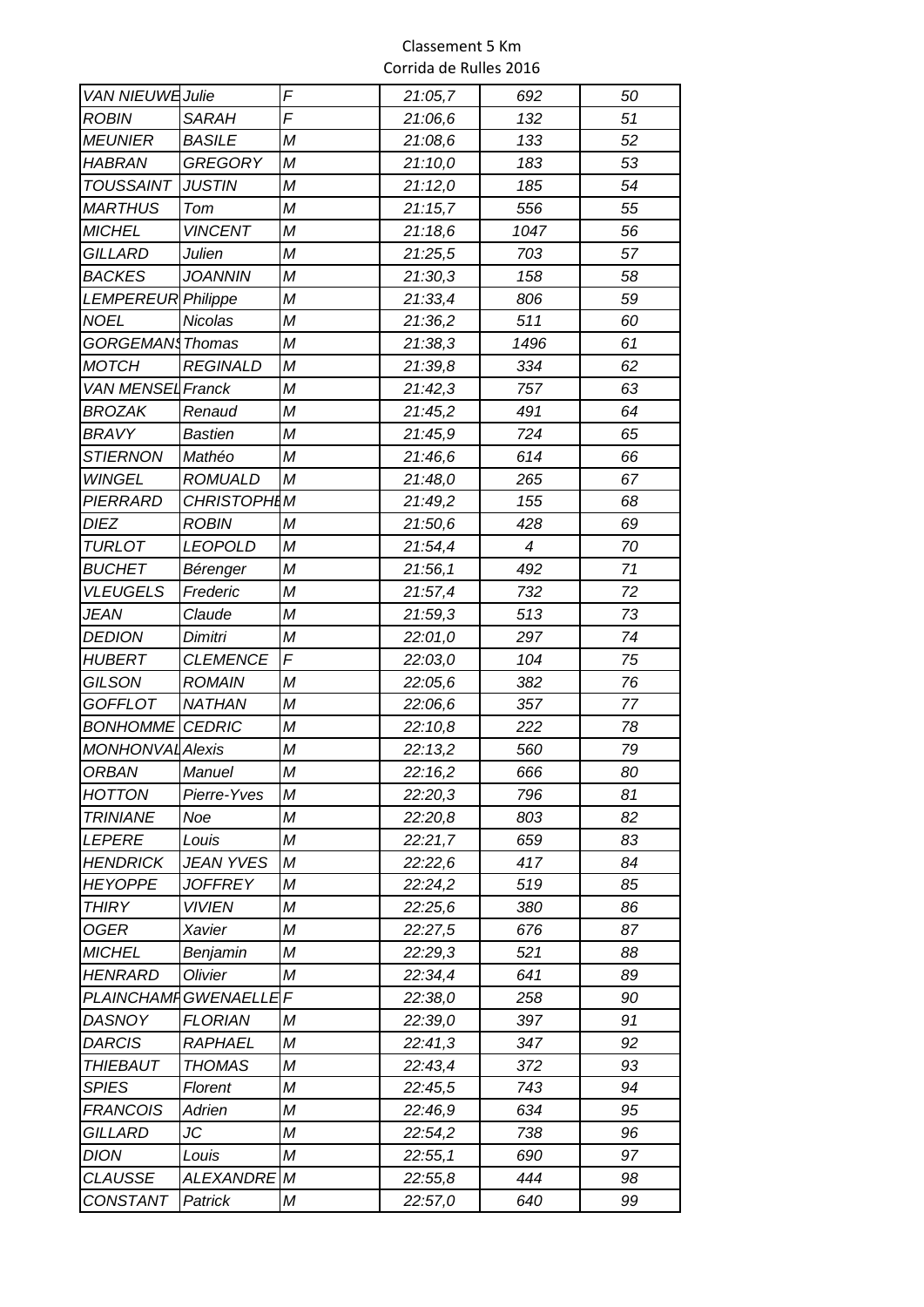| <b>ORBAN</b>               | <b>JONATHAN</b>          | $\mathcal M$ | 22:58,5 | 33   | 100 |
|----------------------------|--------------------------|--------------|---------|------|-----|
| <b>BRAU</b>                | <b>AMELIE</b>            | F            | 23:02,4 | 105  | 101 |
| <b>VERSET</b>              | Felicie                  | F            | 23:06,7 | 578  | 102 |
| <b>VIEUXTEMPS MAXIME</b>   |                          | M            | 23:08,4 | 364  | 103 |
| <b>GOFFINET</b>            | <b>CAMILLE</b>           | F            | 23:12,0 | 96   | 104 |
|                            | HOUBA ou Cl Guillaume ou | M            | 23:13,8 | 686  | 105 |
| <b>MERLOT</b>              | Eric                     | M            | 23:15,6 | 1416 | 106 |
| <b>GENTILINI</b>           | Romain                   | М            | 23:17,5 | 539  | 107 |
| <b>RATY</b>                | <b>Bastien</b>           | M            | 23:22,7 | 566  | 108 |
| <b>BRACONNIEN</b> Stephane |                          | M            | 23:24,0 | 490  | 109 |
| 0                          | 0                        | 0            | 23:25,3 | 1493 | 110 |
| <b>WANLIN</b>              | Franck                   | $\digamma$   | 23:28,5 | 708  | 111 |
| <b>DETHISE</b>             | LOIC                     | M            | 23:30,5 | 302  | 112 |
| PEREIRA                    | <b>ELISE</b>             | F            | 23:34,8 | 137  | 113 |
| <b>HARTMAN</b>             | <b>Bryan</b>             | М            | 23:36,4 | 699  | 114 |
| <b>PIERSON</b>             | Arthur                   | $\cal M$     | 23:38,4 | 609  | 115 |
| BECHT                      | Remy                     | M            | 23:40,5 | 761  | 116 |
| <b>ANTOINE</b>             | <b>THIBAUT</b>           | M            | 23:42,0 | 17   | 117 |
| <b>BANCU</b>               | <b>ESTEBAN</b>           | M            | 23:43,0 | 151  | 118 |
| <b>FARINELLE</b>           | Tom                      | М            | 23:44,3 | 763  | 119 |
| <b>BANCU</b>               | <b>ERIC</b>              | M            | 23:45,7 | 150  | 120 |
| ANTOINE                    | Noah                     | M            | 23:47,0 | 596  | 121 |
| <b>LUCAS</b>               | Corentin                 | M            | 23:57,9 | 587  | 122 |
| <b>THIRY</b>               | Mathys                   | M            | 24:00,0 | 594  | 123 |
| <b>KERGER</b>              | <b>JOFFREY</b>           | M            | 24:03,9 | 354  | 124 |
| <b>GAUDRON</b>             | Romain                   | M            | 24:07,5 | 809  | 125 |
| CONSTANT                   | Gauthier                 | М            | 24:21,2 | 636  | 126 |
| <b>FRANCOIS</b>            | Théo                     | M            | 24:23,1 | 627  | 127 |
| <b>ANCIAUX</b>             | Jerome                   | M            | 24:25,5 | 716  | 128 |
| <b>SIZAIRE</b>             | Nicolas                  | М            | 24:27,3 | 670  | 129 |
| <b>ROZIER</b>              | Sami                     | $\cal M$     | 24:29,2 | 787  | 130 |
| <b>MANDY</b>               | <b>SEBASTIEN</b>         | M            | 24:31,2 | 1    | 131 |
| <b>THERER</b>              | Romain                   | М            | 24:32,9 | 621  | 132 |
| <b>SERVAIS</b>             | <b>LAURENCE</b>          | F            | 24:36,3 | 85   | 133 |
| <b>FROMONT</b>             | Stany                    | F            | 24:40,4 | 623  | 134 |
| <b>BASTIN</b>              | Olivier                  | М            | 24:42,4 | 483  | 135 |
| <b>GROSS</b>               | Jacky                    | M            | 24:43,1 | 605  | 136 |
| <b>MERGEAI</b>             | <b>THEO</b>              | M            | 24:43,8 | 315  | 137 |
| <b>LECERT</b>              | <b>ALAIN</b>             | М            | 24:44,9 | 149  | 138 |
| <b>LUBIN</b>               | <b>JULIE</b>             | F            | 24:45,8 | 6    | 139 |
| <b>CUVELIER</b>            | Louise                   | F            | 24:47,3 | 585  | 140 |
| <b>HENRARD</b>             | <b>Sixtine</b>           | F            | 24:49,1 | 642  | 141 |
| <b>TINANT</b>              | <b>CHLOE</b>             | F            | 24:50,6 | 93   | 142 |
| <b>JACQUEMIN REMY</b>      |                          | М            | 24:52,9 | 329  | 143 |
| <b>DE CONINCK Svenia</b>   |                          | F            | 24:56,3 | 626  | 144 |
| <b>GUEBS</b>               | <b>FREDERIC</b>          | М            | 25:03,5 | 9    | 145 |
| <b>FONTAINE</b>            | Gilles                   | М            | 25:05,8 | 534  | 146 |
| JACOB                      | <b>DIDIER</b>            | М            | 25:08,8 | 66   | 147 |
| <b>BRAU</b>                | <b>ELISE</b>             | F            | 25:10,1 | 298  | 148 |
| <b>BRAUX</b>               | <b>FLORINE</b>           | F            | 25:11,8 | 188  | 149 |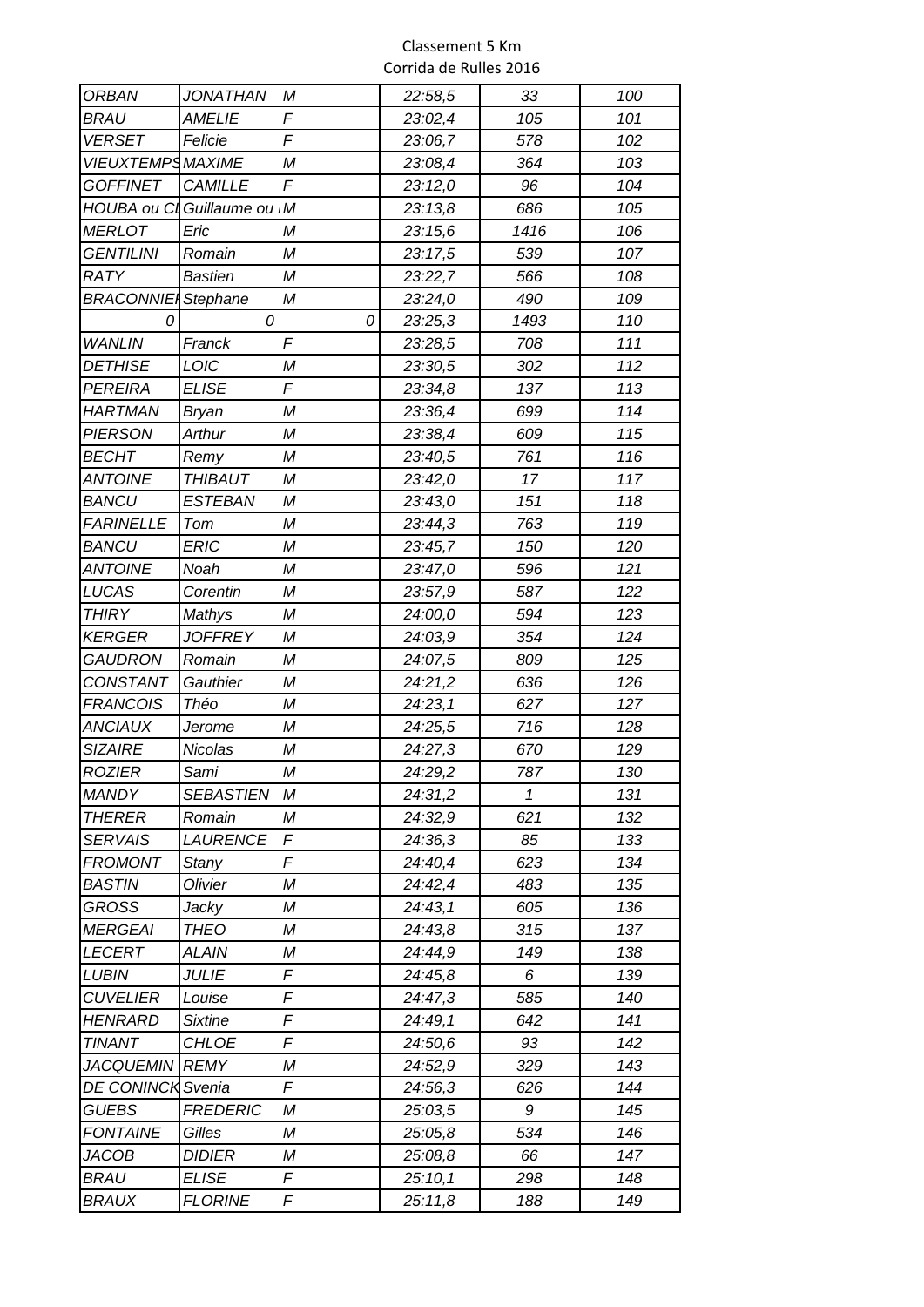| <b>DEPIENE</b>            | Thomas                   | М | 25:13,4 | 723  | 150 |
|---------------------------|--------------------------|---|---------|------|-----|
| <b>COLLIGNON</b>          | <b>BRANDON</b>           | M | 25:17,0 | 10   | 151 |
| <b>FELTESSE</b>           | <b>RENAUD</b>            | М | 25:18,9 | 289  | 152 |
| <b>DESJARDIN</b>          | <b>Nelson</b>            | М | 25:20,4 | 532  | 153 |
| LOBET                     | <b>DENIS</b>             | M | 25:21,4 | 216  | 154 |
| VAN DE WOE SIMON          |                          | М | 25:36,7 | 202  | 155 |
| WIDART                    | <b>JEAN-MARC</b>         | M | 25:49,0 | 78   | 156 |
| DACREMONT Paul            |                          | M | 25:50,7 | 727  | 157 |
| <b>MASSOT</b>             | Claude                   | M | 25:52,4 | 620  | 158 |
| <b>GUSTIN</b>             | Stephane                 | М | 25:54,0 | 685  | 159 |
| <b>PREVOT</b>             | Anthony                  | М | 25:55,3 | 564  | 160 |
| <b>MUSZALSKI</b>          | Kathia                   | F | 25:58,2 | 718  | 161 |
| <b>DEBATY</b>             | Adrien                   | М | 25:59,6 | 777  | 162 |
| <b>VINCENT</b>            | <b>FRANCOIS</b>          | M | 26:03,7 | 1240 | 163 |
| FORGET                    | Laurent                  | M | 26:05,0 | 813  | 164 |
| <b>DESTREE</b>            | Benjamin                 | М | 26:06,5 | 812  | 165 |
| <b>MOLTER</b>             | Roland                   | M | 26:07,2 | 624  | 166 |
| <b>MOHNEN</b>             | Liliane                  | F | 26:09,9 | 617  | 167 |
| <b>PROTIN</b>             | Laurence                 | F | 26:10,7 | 754  | 168 |
| <b>JACQUEMIN</b>          | Alain                    | М | 26:11,9 | 753  | 169 |
| <b>OUNDJEDE</b>           | Sylvain                  | M | 26:14,1 | 669  | 170 |
| <b>PONCELET</b>           | <b>STEPHANIE</b>         | F | 26:15,0 | 237  | 171 |
| CEULEMANS THIBAULT        |                          | M | 26:16,5 | 63   | 172 |
| <b>SCHILTZ</b>            | Nathan                   | M | 26:18,2 | 571  | 173 |
| <b>MARCHAL</b>            | Théo                     | М | 26:20,4 | 628  | 174 |
| <b>SIMON</b>              | Cyprien                  | М | 26:22,5 | 573  | 175 |
| <b>OGER</b>               | <b>MATEO</b>             | М | 26:25,7 | 179  | 176 |
| <b>FOURNY</b>             | Emilien                  | M | 26:29,8 | 505  | 177 |
| <b>BECHET</b>             | <b>CHARLES</b>           | М | 26:33,7 | 124  | 178 |
| <b>LEMPEREUR AUGUSTIN</b> |                          | М | 26:34,9 | 239  | 179 |
| CALLAERTS PHILIPPE        |                          | М | 26:37,2 | 293  | 180 |
| <b>CREMER</b>             | <b>BEATRICE</b>          | F | 26:38,4 | 291  | 181 |
| <b>ANTOINE</b>            | Mathieu                  | F | 26:40,6 | 785  | 182 |
| <b>LAMBERT</b>            | Sarah                    | F | 26:41,6 | 658  | 183 |
| <b>MEUNIER</b>            | Pierre                   | M | 26:42,5 | 821  | 184 |
| <b>LEMAIRE</b>            | <b>ALICE</b>             | F | 26:44,5 | 393  | 185 |
| <b>MOREAU</b>             | <b>AMELIE</b>            | F | 26:47,4 | 375  | 186 |
| <b>NOEL</b>               | <b>FRANCK</b>            | M | 26:48,5 | 69   | 187 |
| <b>DEPIENNE</b>           | <b>ALISON</b>            | F | 27:15,7 | 459  | 188 |
| <b>CHINA</b>              | <b>ALICE</b>             | F | 27:16,2 | 377  | 189 |
| <b>BOUVY</b>              | <b>CATHERINE</b>         | F | 27:16,7 | 448  | 190 |
| <b>BALON</b>              | Mathys                   | М | 27:17,2 | 481  | 191 |
|                           | HENRARD ou Marceau ou AM |   | 27:20,0 | 644  | 192 |
| <b>GOBERT</b>             | Koralie                  | F | 27:20,3 | 736  | 193 |
| <b>DENAYER</b>            | Clothilde                | F | 27:20,5 | 774  | 194 |
| <b>MARECHAL</b>           | Quentin                  | М | 27:22,2 | 600  | 195 |
| <b>BACKES</b>             | <b>ARTHUR</b>            | М | 27:23,8 | 156  | 196 |
| <b>VINCENT</b>            | Kélig                    | Μ | 27:24,7 | 616  | 197 |
| <b>BERNARD</b>            | Flavie                   | F | 27:26,2 | 661  | 198 |
| <b>MOREIRA</b>            | Tiago                    | Μ | 27:27,1 | 1419 | 199 |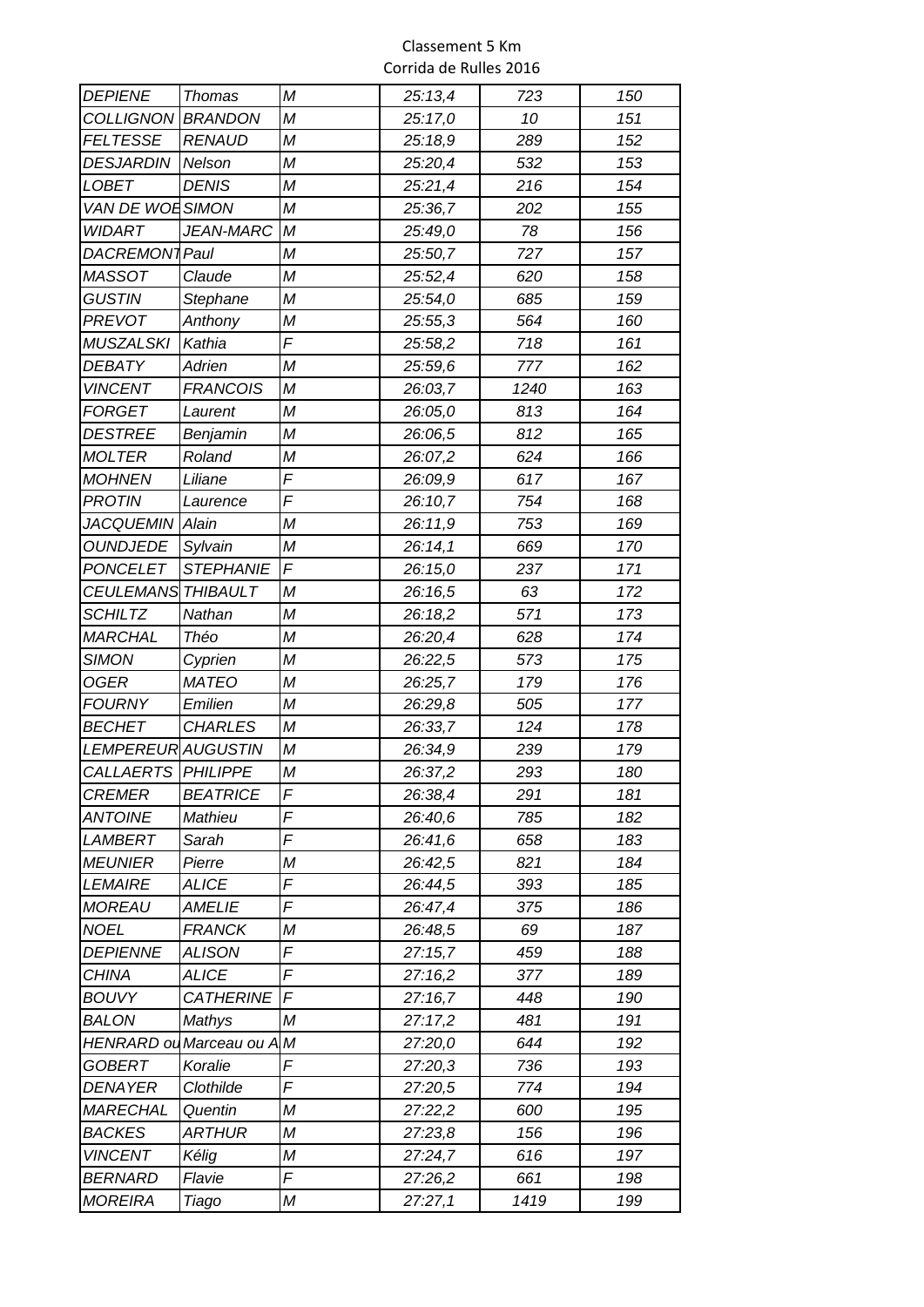| <b>THIRY</b>          | <b>HUBERT</b>    | М              | 27:28,2 | 11  | 200 |
|-----------------------|------------------|----------------|---------|-----|-----|
| <b>GODENIR</b>        | <b>CHRISTIAN</b> | M              | 27:29,5 | 32  | 201 |
| <b>NOEL</b>           | <b>GERALD</b>    | M              | 27:31,3 | 72  | 202 |
| <b>GERKENS</b>        | Christel         | F              | 27:33,8 | 540 | 203 |
| GARSOU                | Marie-Eve        | F              | 27:34,8 | 538 | 204 |
| PEIFFER               | <b>LUDIVINE</b>  | F              | 27:35,7 | 146 | 205 |
| <b>BARRAS</b>         | Fabien           | M              | 27:37,1 | 671 | 206 |
| <b>ANTOINE</b>        | Yanis            | M              | 27:38,0 | 597 | 207 |
| <b>OGER</b>           | <b>VERONIQUE</b> | $\overline{F}$ | 27:39,2 | 219 | 208 |
| <b>VINCENT</b>        | Marine           | F              | 27:41,4 | 579 | 209 |
| <b>RANSON</b>         | Loic             | М              | 27:47,2 | 746 | 210 |
| KIM                   | Jacques          | M              | 27:49,0 | 646 | 211 |
| <b>BREVERY</b>        | Quentin          | М              | 27:52,1 | 615 | 212 |
| <b>DELSA</b>          | David            | M              | 27:53,3 | 709 | 213 |
| <b>DEBATY</b>         | <b>ALAIN</b>     | М              | 27:55,9 | 241 | 214 |
| <b>ROLAND</b>         | Zoé              | F              | 27:56,2 | 639 | 215 |
| LUCAS                 | Romain           | M              | 27:57,1 | 586 | 216 |
| <b>FRANCOIS</b>       | Marilyn          | F              | 27:58,8 | 584 | 217 |
| <b>SIMON</b>          | <b>PASCALE</b>   | F              | 28:00,4 | 26  | 218 |
| <b>DOYE</b>           | <b>EDWINA</b>    | F              | 28:01,6 | 343 | 219 |
| <b>BINAME</b>         | <b>LAURENT</b>   | Μ              | 28:02,6 | 76  | 220 |
| <b>HENRARD</b>        | Victoria         | F              | 28:04,4 | 643 | 221 |
| <b>KERGER</b>         | Jeremy           | M              | 28:06,2 | 744 | 222 |
| <b>BOULANGER Anne</b> |                  | F              | 28:07,4 | 487 | 223 |
| <b>CLARENS</b>        | Elodie           | F              | 28:14,6 | 498 | 224 |
| <b>DIEZ</b>           | <b>VINCENT</b>   | М              | 28:15,7 | 427 | 225 |
| <b>HERBIN</b>         | <b>SARAH</b>     | F              | 28:19,4 | 206 | 226 |
| LESENFANTSFRANCIS     |                  | M              | 28:20,9 | 65  | 227 |
| LAPRAILLE             | Charles          | М              | 28:22,1 | 760 | 228 |
| <b>SEMES</b>          | <b>VINCENT</b>   | М              | 28:27,6 | 355 | 229 |
| <b>GODARD</b>         | Simon            | М              | 28:34,3 | 707 | 230 |
| <b>MASSON</b>         | <b>XAVIER</b>    | М              | 28:35,7 | 269 | 231 |
| <b>DURAND</b>         | Annette          | F              | 28:43,8 | 647 | 232 |
| <b>HALLET</b>         | <b>NADINE</b>    | F              | 28:46,7 | 190 | 233 |
| PAULET                | Lauriane         | F              | 28:49,7 | 635 | 234 |
| <b>CLAUSSE</b>        | Kenny            | M              | 28:54,5 | 695 | 235 |
| <b>TARNUS</b>         | Valentin         | М              | 28:57,2 | 575 | 236 |
| <b>KARGER</b>         | Gregory          | M              | 29:00,7 | 688 | 237 |
| <b>ADAM</b>           | <b>GAELLE</b>    | F              | 29:03,1 | 205 | 238 |
| <b>LECOMTE</b>        | <b>Mathis</b>    | F              | 29:08,0 | 712 | 239 |
| <b>BERNARD</b>        | <b>VINCENT</b>   | Μ              | 29:10,1 | 294 | 240 |
| <b>KERGER</b>         | <b>JACQUES</b>   | М              | 29:14,1 | 469 | 241 |
| COOS                  | <b>CHRISTIAN</b> | Μ              | 29:16,0 | 406 | 242 |
| PÈRE                  | Céline           | F              | 29:18,2 | 612 | 243 |
| <b>SCHILTZ</b>        | Emma             | F              | 29:20,1 | 570 | 244 |
| CONSTANT              | <b>RICHARD</b>   | Μ              | 29:23,4 | 352 | 245 |
| <b>CLAISSE</b>        | Lloyd            | М              | 29:24,2 | 726 | 246 |
| LUBIN                 | <b>DENISE</b>    | F              | 29:25,5 | 7   | 247 |
| <b>DECOSTER</b>       | Mathias          | М              | 29:26,5 | 687 | 248 |
| <b>WAUTERS</b>        | Sammy            | Μ              | 29:27,6 | 725 | 249 |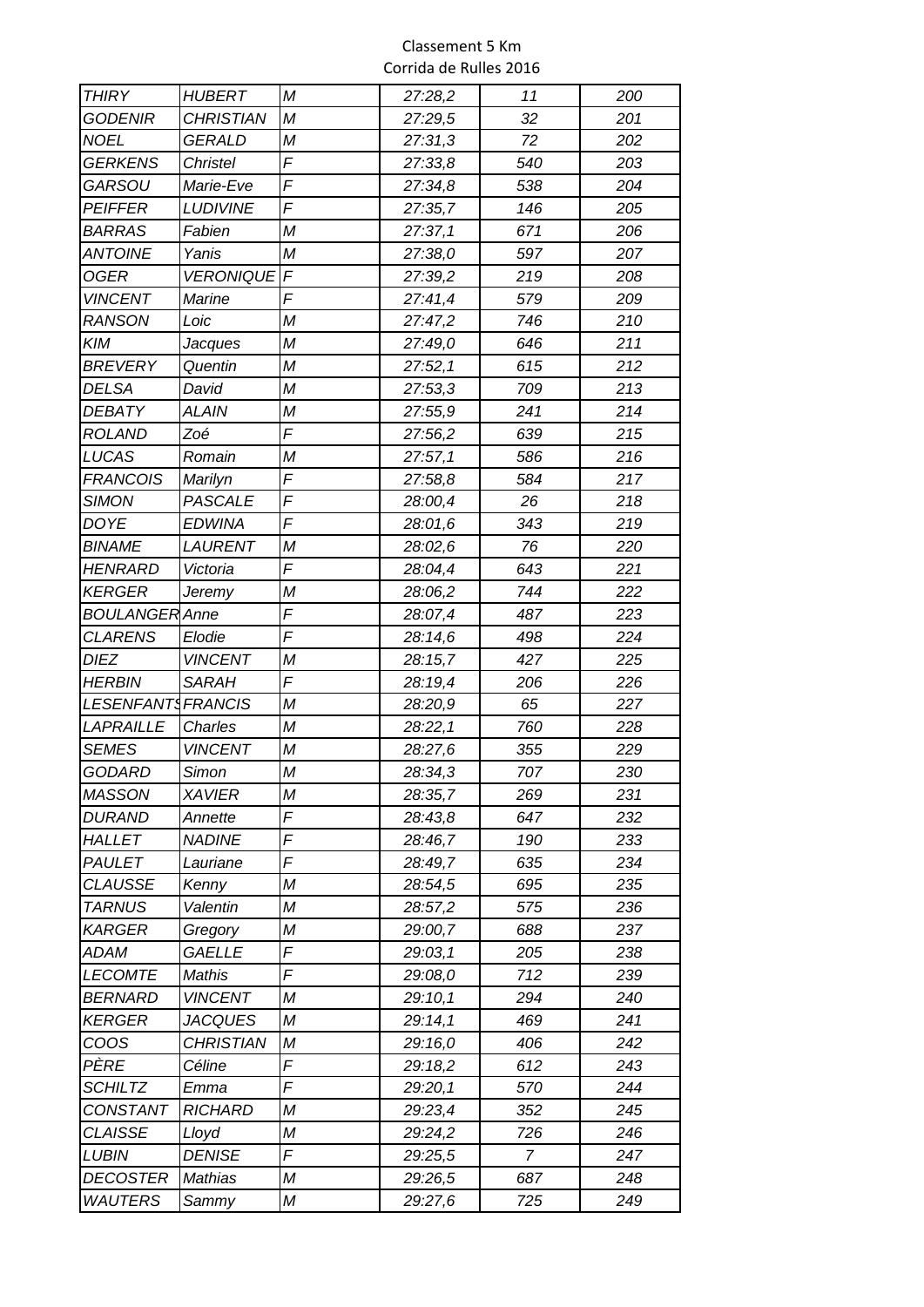| <b>SIZAIRE</b>           | <b>JACQUES</b>   | М              | 29:29,2 | 323  | 250 |
|--------------------------|------------------|----------------|---------|------|-----|
| PAQUOT                   | <b>SANDRINE</b>  | F              | 29:30,3 | 331  | 251 |
| <b>GALLAIRE</b>          | Alphée           | F              | 29:31,4 | 648  | 252 |
| <b>GALLAIRE</b>          | Lola             | F              | 29:32,5 | 649  | 253 |
| <b>JACQUES</b>           | <b>DIMITRI</b>   | M              | 29:33,5 | 316  | 254 |
| <b>OGER</b>              | Domi             | F              | 29:34,7 | 638  | 255 |
| <b>HUBERT</b>            | <b>ANGELIQUE</b> | $\overline{F}$ | 29:36,1 | 324  | 256 |
| <b>GIBELLA</b>           | Cynthia          | F              | 29:37,9 | 801  | 257 |
| <b>BLOMMAER7</b> Chantal |                  | F              | 29:39,5 | 715  | 258 |
| <b>DEFOIN</b>            | Christian        | M              | 29:41,3 | 678  | 259 |
| BAAR                     | <b>PIERRE</b>    | M              | 29:43,7 | 260  | 260 |
| <b>JUNGELS</b>           | Marc             | M              | 29:45,4 | 668  | 261 |
| <b>VIRTOD</b>            | <b>Isabelle</b>  | F              | 29:47,2 | 665  | 262 |
| NAHANT                   | Jean-Paul        | M              | 29:51,7 | 811  | 263 |
| <b>CREMERS</b>           | Amélie           | F              | 29:53,0 | 810  | 264 |
| <b>SAUSSU</b>            | Julien           | M              | 29:54,0 | 825  | 265 |
| MARBEHANT Camille        |                  | F              | 29:56,1 | 775  | 266 |
| <b>MINET</b>             | Noel             | M              | 29:59,5 | 559  | 267 |
| <b>FINEUSE</b>           | <b>EMILE</b>     | M              | 30:01,6 | 182  | 268 |
| <b>LICHTFUS</b>          | <b>EMILIE</b>    | F              | 30:03,4 | 83   | 269 |
| <b>BODEUX</b>            | Leon             | M              | 30:06,5 | 808  | 270 |
| <b>VLEMINCKX</b>         | <b>Justine</b>   | F              | 30:09,3 | 580  | 271 |
| <b>VAN DE KERI SARAH</b> |                  | F              | 30:11,2 | 301  | 272 |
| <b>LAURENT</b>           | David            | M              | 30:13,4 | 551  | 273 |
| <b>DESSE</b>             | Marion           | F              | 30:15,7 | 582  | 274 |
| GORGEMAN Lisa            |                  | F              | 30:19,4 | 784  | 275 |
| <b>WALTZING</b>          | <b>HELENE</b>    | F              | 30:22,4 | 405  | 276 |
| <b>DESTENAY</b>          | Nancy            | F              | 30:23,8 | 745  | 277 |
| <b>THIRY</b>             | Elian            | M              | 30:26,5 | 576  | 278 |
| <b>RATY</b>              | <b>AMELIE</b>    | F              | 30:30,9 | 172  | 279 |
| <b>MONHONVAL ROMANE</b>  |                  | F              | 30:31,9 | 259  | 280 |
| <b>KINET</b>             | <b>MARIE</b>     | F              | 30:34,8 | 49   | 281 |
| <b>MARECHAL</b>          | Emy              | F              | 30:36,6 | 602  | 282 |
| <b>STIERNON</b>          | Célia            | F              | 30:39,2 | 613  | 283 |
| <b>DAIGMONT</b>          | Sebastien        | M              | 30:40,4 | 714  | 284 |
| <b>BRAUX</b>             | Clémentine       | F              | 30:44,1 | 722  | 285 |
| <b>HUBERT</b>            | Guillaume        | ${\cal M}$     | 30:45,9 | 544  | 286 |
| <b>FEROUMON</b>          | <b>MARGAUX</b>   | F              | 30:47,5 | 439  | 287 |
| <b>LECOMTE</b>           | Julien           | Μ              | 30:49,1 | 711  | 288 |
| <b>LIPPENS</b>           | <b>TIFFANIE</b>  | F              | 30:51,2 | 249  | 289 |
| WAGNER                   | <b>CURT</b>      | М              | 30:53,8 | 1445 | 290 |
| PHILIPPE / E             | <b>FRANCOIS</b>  | M              | 30:55,3 | 268  | 291 |
| <b>SOTTIAUX</b>          | Cedric           | М              | 30:56,5 | 752  | 292 |
| <b>SOTTIAUX</b>          | Michael          | М              | 30:59,4 | 751  | 293 |
| <b>MOISSENET</b>         | Florent          | М              | 31:05,3 | 748  | 294 |
| <b>PLIER</b>             | Chiara           | F              | 31:07,4 | 618  | 295 |
| THIRY                    | Cedric           | M              | 31:10,2 | 747  | 296 |
| TOUILLAUX                | <b>SASHA</b>     | F              | 31:14,3 | 401  | 297 |
| <b>PARYS</b>             | Philippe         | М              | 31:16,8 | 764  | 298 |
| <b>VANDERLYN THOMAS</b>  |                  | М              | 31:20,0 | 270  | 299 |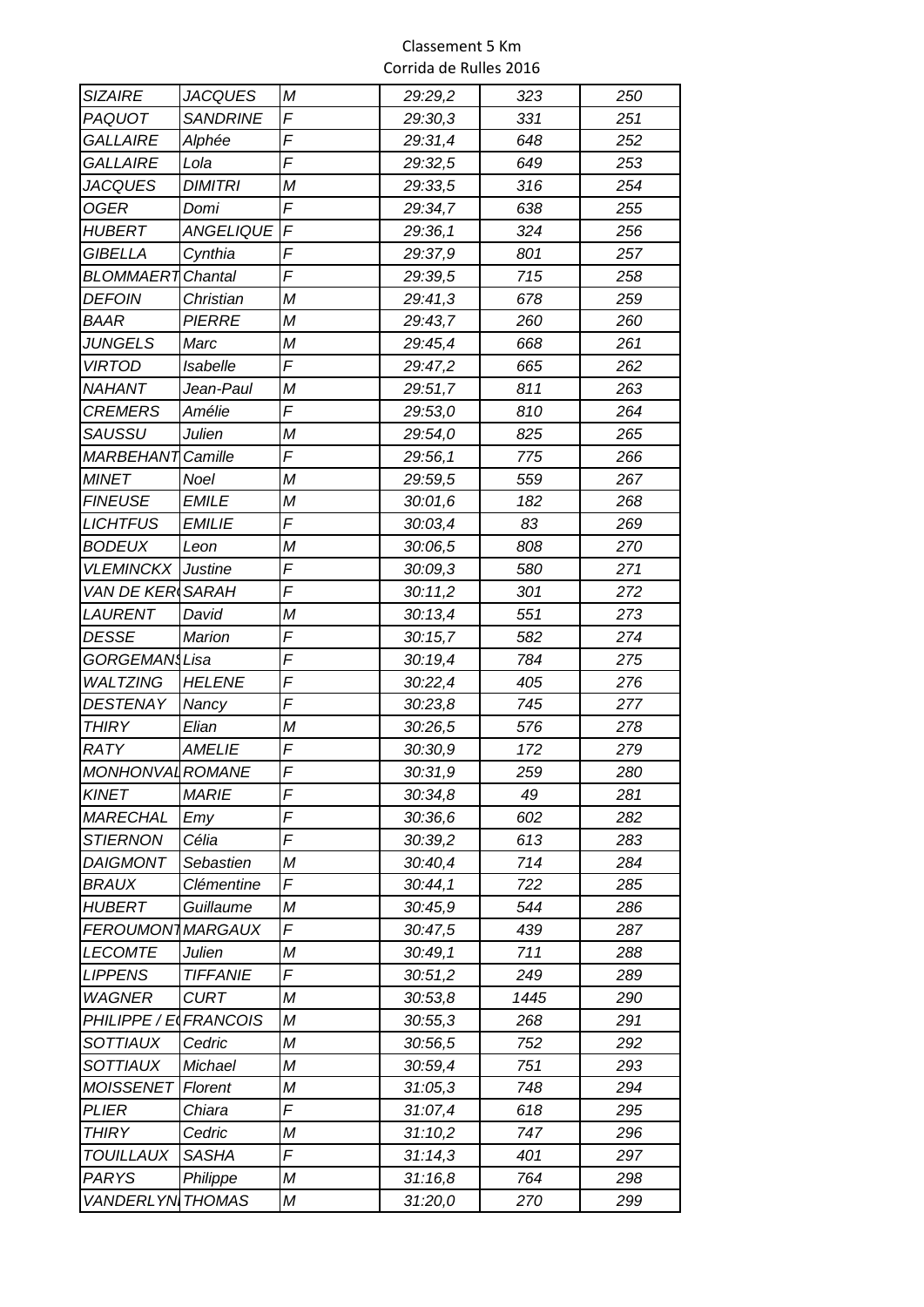| <b>MOOCK</b>           | Charlotte         | F          | 31:22,3 | 650  | 300 |
|------------------------|-------------------|------------|---------|------|-----|
| <b>VANDERLYN THEO</b>  |                   | М          | 31:23,7 | 1127 | 301 |
| <b>BRAHY</b>           | <b>TOM</b>        | М          | 31:30,8 | 123  | 302 |
| <b>JEAN</b>            | Faustine          | F          | 31:35,6 | 512  | 303 |
| JEAN                   | <b>AGLAE</b>      | F          | 31:36,5 | 365  | 304 |
| <b>DE CEUNINC</b>      | <b>SARAH</b>      | F          | 31:37,1 | 423  | 305 |
| LAGASSE                | <b>ANTOINE</b>    | М          | 31:38,0 | 211  | 306 |
| <b>TOUSSAINT</b>       | <b>CLEMENCE</b>   | F          | 31:38,6 | 184  | 307 |
| <b>WHECLER</b>         | <b>FANNY</b>      | F          | 31:40,2 | 207  | 308 |
| <b>BRACONNIEI</b> Egon |                   | М          | 31:41,3 | 779  | 309 |
| MAYOT                  | <b>STEPHANIE</b>  | $\digamma$ | 31:42,2 | 44   | 310 |
| Moreau                 | Christina         | F          | 31:42,9 | 561  | 311 |
| <b>CANNELLA</b>        | Giovanni          | М          | 31:43,7 | 493  | 312 |
| MÉNARD                 | Christelle        | F          | 31:44,4 | 557  | 313 |
| <b>ENGLEBERT</b>       | <b>SIMON</b>      | М          | 31:45,3 | 218  | 314 |
| <b>RION</b>            | <b>ARNAUD</b>     | М          | 31:46,3 | 278  | 315 |
| PAGLIUCA               | <b>Bruno</b>      | М          | 31:46,9 | 563  | 316 |
| <b>MASSON</b>          | Xavier            | ${\cal M}$ | 31:48,9 | 749  | 317 |
| PEDRAZZAN SYLVIE       |                   | F          | 31:50,8 | 82   | 318 |
| <b>DELIN</b>           | <b>MAXIME</b>     | М          | 31:52,4 | 48   | 319 |
| <b>MARTIN</b>          | Léo               | М          | 31:53,6 | 591  | 320 |
| <b>WILD</b>            | Cat               | F          | 31:54,6 | 817  | 321 |
| <b>LABARBE</b>         | Joly              | М          | 31:58,2 | 607  | 322 |
| <b>FEROUMON1 MANON</b> |                   | $\digamma$ | 31:59,4 | 437  | 323 |
| <b>GILLET</b>          | <b>GEOFFREY</b>   | М          | 32:00,7 | 81   | 324 |
| <b>CLAUSSE</b>         | <b>VINCIANE</b>   | F          | 32:01,6 | 419  | 325 |
| <b>BALON</b>           | Philippe          | М          | 32:07,8 | 781  | 326 |
| <b>DE GRAEVE</b>       | Pascal            | М          | 32:09,7 | 741  | 327 |
| <b>WEBER</b>           | <b>TAMARA</b>     | F          | 32:12,6 | 290  | 328 |
| voir 1046              | 0                 | 0          | 32:18,3 | 474  | 329 |
| <b>JAMOTTE</b>         | Chantal           | F          | 32:19,6 | 546  | 330 |
| <b>CUVELIER</b>        | Noé               | М          | 32:27,1 | 588  | 331 |
| THERER                 | Aylan             | М          | 32:35,6 | 622  | 332 |
| <b>THIRY</b>           | Romane            | F          | 32:36,7 | 595  | 333 |
| VAN OOSTVI Romain      |                   | М          | 32:38,9 | 793  | 334 |
| <b>ANTOINE</b>         | Benjamin          | М          | 32:44,3 | 728  | 335 |
| <b>FARINELLE</b>       | Simon             | М          | 32:46,5 | 755  | 336 |
| <b>DUMONT</b>          | Virginie          | F          | 32:48,7 | 729  | 337 |
| <b>GORGEMAN</b> Chloe  |                   | F          | 32:51,9 | 783  | 338 |
| <b>THOMAS</b>          | JULIEN            | М          | 32:53,9 | 167  | 339 |
| LOUIS                  | <b>SABRINA</b>    | F          | 32:55,6 | 295  | 340 |
| <b>DONETTE</b>         | <b>Justine</b>    | F          | 32:57,3 | 693  | 341 |
| <b>MORIMONT</b>        | PIERRE - LAUM     |            | 32:59,8 | 465  | 342 |
| PIREAUX                | <b>CHRISTIANE</b> | $\sqrt{ }$ | 33:01,2 | 166  | 343 |
| <b>VELGHE</b>          | Manon             | F          | 33:02,7 | 758  | 344 |
| <b>VELGHE</b>          | Christian         | М          | 33:05,3 | 759  | 345 |
| <b>HASTIR</b>          | Amandine          | F          | 33:07,9 | 766  | 346 |
| <b>DUPONT</b>          | Virginie          | F          | 33:10,0 | 710  | 347 |
| <b>MOHY</b>            | <b>OLIVIER</b>    | М          | 33:12,4 | 415  | 348 |
| <b>MEYER</b>           | <b>Myriam</b>     | F          | 33:20,0 | 558  | 349 |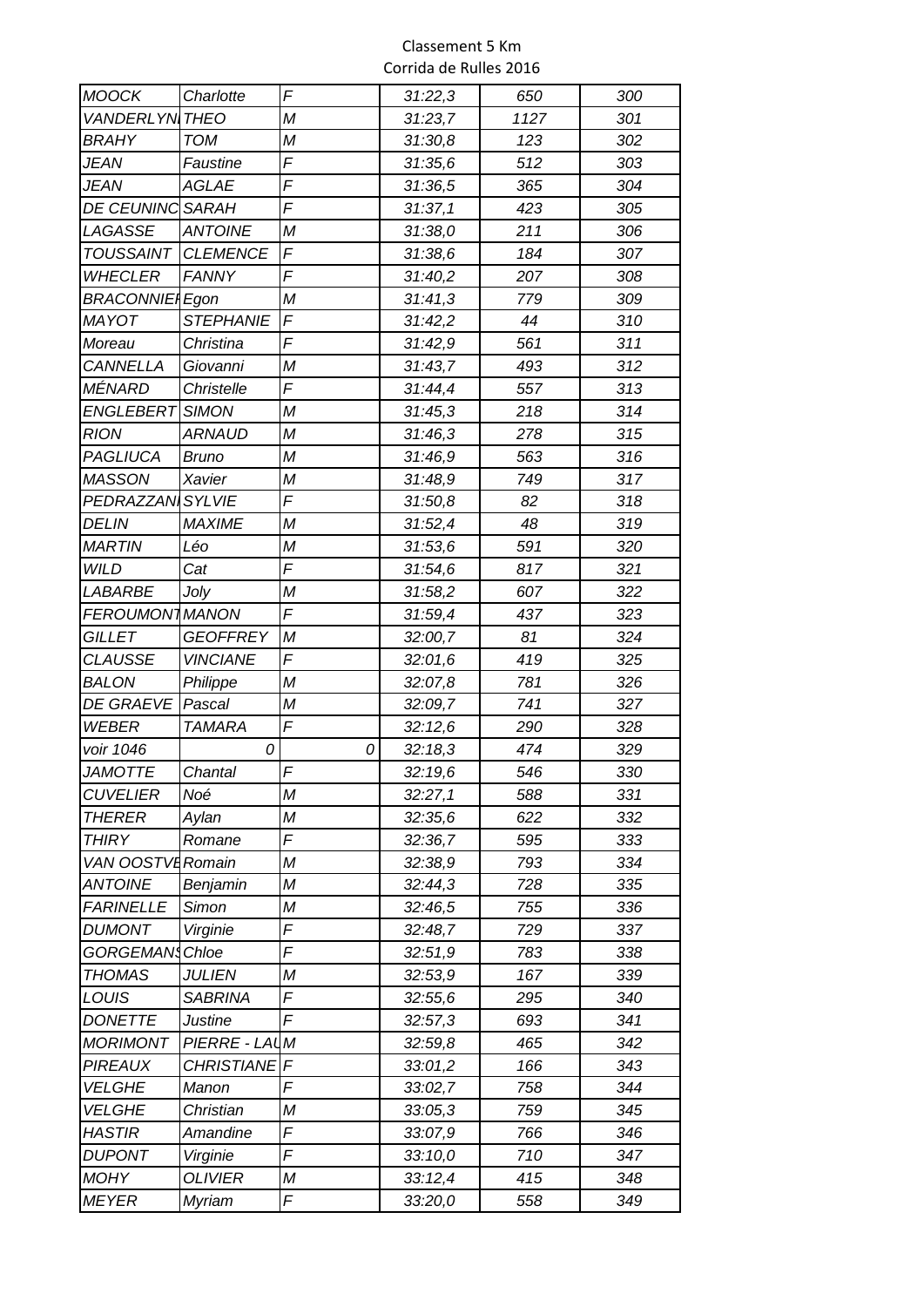| <b>JEANPIERRE Carole</b> |                 | F | 33:21,8 | 651  | 350 |
|--------------------------|-----------------|---|---------|------|-----|
| <b>MARCONDES</b> Erica   |                 | F | 33:24,0 | 555  | 351 |
| JACOB                    | Laurence        | F | 33:26,2 | 730  | 352 |
| <b>EVERLING</b>          | Aloyse          | M | 33:27,9 | 705  | 353 |
| <b>BERGMANS</b>          | Francoise       | F | 33:32,0 | 485  | 354 |
| <b>INGELBRECH HELENE</b> |                 | F | 33:36,6 | 391  | 355 |
| LEMPEREUR JULIA          |                 | F | 33:41,6 | 238  | 356 |
| <b>DENAYER</b>           | Renelle         | F | 33:46,0 | 773  | 357 |
| <b>MARECHAL</b>          | Marc            | M | 33:56,0 | 631  | 358 |
| <b>DE GRAEVE</b>         | Quentin         | M | 33:57,2 | 740  | 359 |
| <b>WOITRIN</b>           | <b>ALIX</b>     | F | 33:59,7 | 187  | 360 |
| <b>PONSIGNON</b>         | Eloise          | F | 34:01,6 | 608  | 361 |
| <b>TALMAS</b>            | Sylvie          | F | 34:03,1 | 673  | 362 |
| <b>TALMAS</b>            | Arnaud          | F | 34:05,1 | 672  | 363 |
| <b>DEPREZ</b>            | <b>VALERIE</b>  | F | 34:06,7 | 414  | 364 |
| <b>CATTINI</b>           | PASCALE         | F | 34:08,8 | 29   | 365 |
| Cozier                   | Noa             | F | 34:12,5 | 499  | 366 |
| REMY                     | <b>SOPHIE</b>   | F | 34:13,9 | 45   | 367 |
| COLLET                   | <b>Juliette</b> | F | 34:15,1 | 645  | 368 |
| <b>CHRETIEN</b>          | Gaelle          | F | 34:18,4 | 682  | 369 |
| <b>GRUSELIN</b>          | Julie           | F | 34:20,1 | 590  | 370 |
| <b>FERRARI</b>           | Stéphanie       | F | 34:23,8 | 660  | 371 |
| <b>JAMOTTE</b>           | Stéphanie       | F | 34:32,6 | 547  | 372 |
| <b>GARDIEN</b>           | <b>MARTINE</b>  | F | 34:33,5 | 121  | 373 |
| QUEVY                    | Laurence        | F | 34:34,6 | 565  | 374 |
| <b>SCHAAFF</b>           | LAURY           | F | 34:37,3 | 16   | 375 |
| <b>SCHMITZ</b>           | <b>MANON</b>    | F | 34:39,8 | 186  | 376 |
| LÉONARD                  | Emilie          | F | 34:41,7 | 553  | 377 |
| <b>ROSSIGNON MARIE</b>   |                 | F | 34:44,2 | 407  | 378 |
| <b>COLBACK</b>           | <b>Marion</b>   | F | 34:47,8 | 782  | 379 |
| <b>BOUVY</b>             | Mallory         | F | 34:50,8 | 489  | 380 |
| <b>COLLIN</b>            | Christophe      | F | 34:54,4 | 788  | 381 |
| <b>CIAMARRA</b>          | Marie           | F | 34:57,4 | 691  | 382 |
| GODART                   | Constance       | F | 34:59,9 | 815  | 383 |
| LIBOIS                   | MARTIN          | Μ | 35:00,7 | 56   | 384 |
| PIERRARD                 | Geoffrey        | М | 35:01,8 | 814  | 385 |
| LOSCHETTE Guy            |                 | Μ | 35:03,9 | 654  | 386 |
| <b>GOLDSTEIN</b>         | Kai             | Μ | 35:05,5 | 656  | 387 |
| <b>CLARENNE</b>          | <b>MARIELLE</b> | F | 35:09,9 | 178  | 388 |
| <b>DEGAUDINN</b>         | Céline          | F | 35:12,8 | 603  | 389 |
| GERARD                   | Dominique       | F | 35:13,9 | 655  | 390 |
| <b>DEFOIN</b>            | Florie          | F | 35:15,8 | 525  | 391 |
| <b>VILLEGAS</b>          | <b>DAVID</b>    | М | 35:17,1 | 267  | 392 |
| LOCKMAN                  | Sandrine        | F | 35:24,4 | 737  | 393 |
| <b>BALON</b>             | Camille         | F | 35:26,0 | 786  | 394 |
| <b>JUNGELS</b>           | Mauren          | F | 35:27,5 | 667  | 395 |
| <b>SEINLET</b>           | Cécile          | F | 35:31,4 | 572  | 396 |
| <b>CLOTUCHE</b>          | Lucie           | F | 35:34,3 | 742  | 397 |
| VANHALLE                 | Catherine       | F | 35:36,2 | 1506 | 398 |
| <b>LIBOIS</b>            | <b>RAPHAEL</b>  | М | 35:45,6 | 54   | 399 |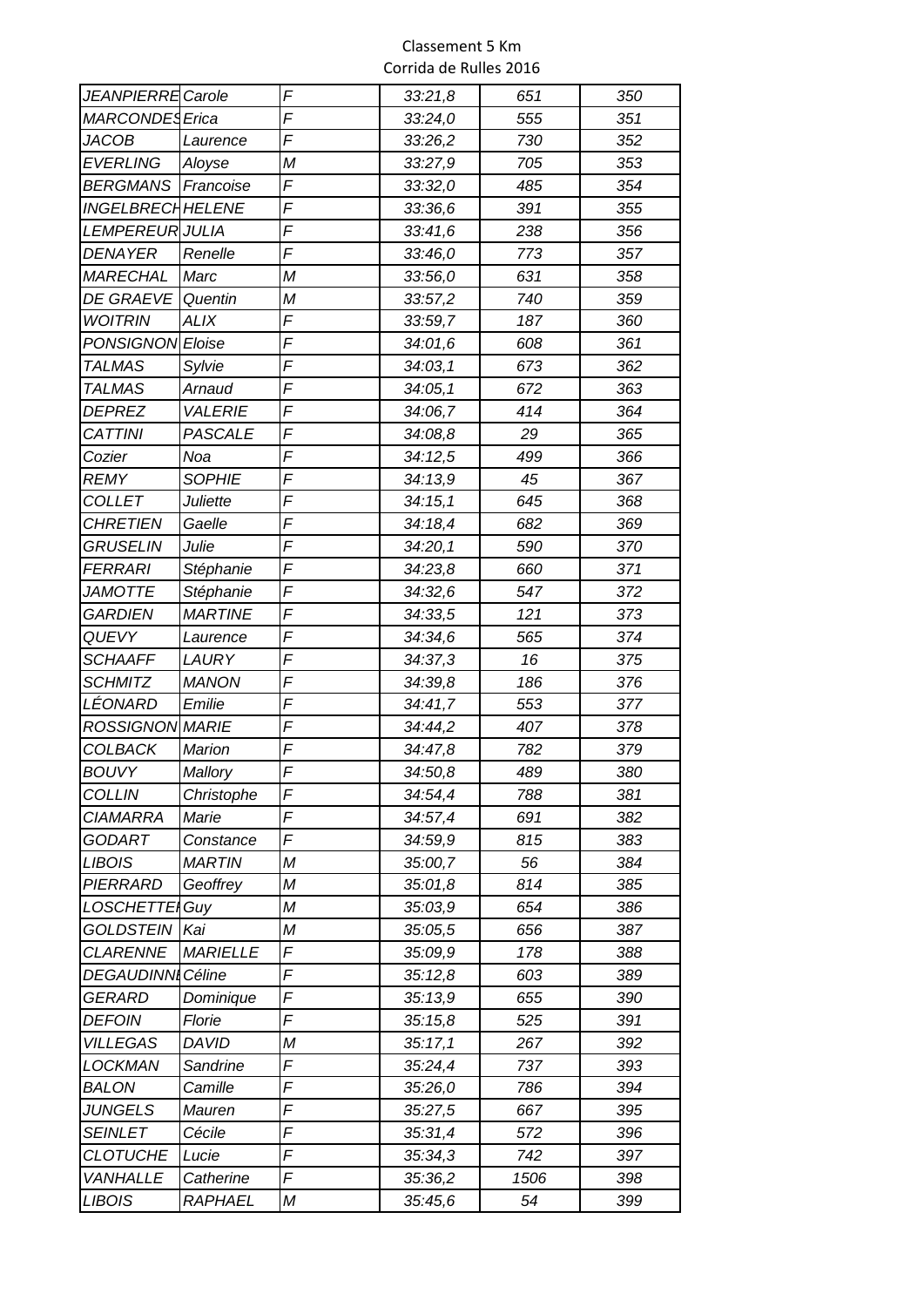| <b>WILZETTE</b>             | Jean-Michel      | М          | 35:47,2 | 630 | 400 |
|-----------------------------|------------------|------------|---------|-----|-----|
| <b>DECAMPS</b>              | <b>Thierry</b>   | M          | 35:51,7 | 527 | 401 |
| LECLEF-DAH Maele            |                  | F          | 35:53,0 | 798 | 402 |
| <b>VIDALE</b>               | Melissa          | F          | 35:54,2 | 800 | 403 |
| <b>DECHAMAS</b>             | Aline            | F          | 36:00,2 | 762 | 404 |
| <b>MARTIN</b>               | <b>EMILIE</b>    | F          | 36:01,2 | 286 | 405 |
| <b>LIBOIS</b>               | <b>FABIENNE</b>  | F          | 36:03,7 | 55  | 406 |
| <b>MOREAU</b>               | <b>AURELIE</b>   | F          | 36:04,8 | 165 | 407 |
| <b>DETIEGE</b>              | Sebastien        | M          | 36:20,7 | 700 | 408 |
| <b>CHARPENTIE Charlotte</b> |                  | F          | 36:30,4 | 698 | 409 |
| <b>COUSET</b>               | Katia            | F          | 36:32,0 | 653 | 410 |
| <b>LENEL</b>                | Sebastian        | M          | 36:37,8 | 770 | 411 |
| <b>PAULY</b>                | Celine           | М          | 36:45,9 | 769 | 412 |
| RAMPACHER Melanie           |                  | F          | 36:49,7 | 599 | 413 |
| ANGER                       | Sophie           | F          | 36:51,4 | 663 | 414 |
| <b>VERHELST</b>             | <b>Samuel</b>    | M          | 36:55,5 | 717 | 415 |
| <b>LAMBIQUE</b>             | Fanny            | F          | 36:57,2 | 720 | 416 |
| <b>BRION</b>                | <b>NAOMI</b>     | F          | 36:59,3 | 271 | 417 |
| <b>GODENIR</b>              | <b>EVA</b>       | F          | 37:00,7 | 31  | 418 |
| <b>JANCZAK</b>              | Marie            | F          | 37:01,8 | 804 | 419 |
| <b>CONRAD</b>               | Gaela            | F          | 37:12,7 | 739 | 420 |
| <b>LOOTVOET</b>             | <b>CEDRIC</b>    | M          | 37:15,4 | 256 | 421 |
| <b>MARLAIRE</b>             | <b>JULIE</b>     | F          | 37:21,7 | 392 | 422 |
|                             |                  | F          |         |     |     |
| LABRANCHE                   | <b>AUDREY</b>    | F          | 37:23,6 | 276 | 423 |
| <b>PIRET</b>                | Zoé              |            | 37:26,2 | 611 | 424 |
| <b>ROLLIN</b>               | Alix             | F          | 37:30,1 | 807 | 425 |
| <b>BARDET</b>               | Marine           | F          | 37:32,7 | 823 | 426 |
| <b>PERRIN</b>               | Jean-Nicolas     | M          | 37:38,5 | 822 | 427 |
| GOBERT                      | Gaelle           | Μ          | 37:43,2 | 819 | 428 |
| <b>GILLET</b>               | Lola             | F          | 37:47,7 | 820 | 429 |
| <b>CORDIER</b>              | Andy             | М          | 37:51,4 | 818 | 430 |
| <b>HARMEL</b>               | Sylvie           | F          | 37:52,9 | 702 | 431 |
| <b>GOBIN</b>                | Carine           | F          | 37:56,0 | 704 | 432 |
| ZLOTOROWI Aurélien          |                  | М          | 37:58,0 | 679 | 433 |
| ZLOTOROWI Damien            |                  | ${\cal M}$ | 38:01,9 | 675 | 434 |
| <b>LEBAILLY</b>             | Manon            | F          | 38:10,4 | 552 | 435 |
| <b>DE REMONT</b>            | Cahterine        | F          | 38:14,3 | 797 | 436 |
| <b>SEPULCHRE</b>            | Charlotte        | F          | 38:19,2 | 735 | 437 |
| <b>MARTIN</b>               | Noemie           | F          | 38:24,0 | 592 | 438 |
| <b>CHALET</b>               | Jennifer         | F          | 38:37,0 | 633 | 439 |
| GOUJARD                     | Stéphane         | Μ          | 38:41,1 | 632 | 440 |
| <b>MOLITOR</b>              | <b>PASCALINE</b> | F          | 39:00,0 | 424 | 441 |
| <b>GOMES</b>                | Vania            | F          | 39:01,4 | 683 | 442 |
| <b>KAN</b>                  | Carole           | F          | 39:02,9 | 548 | 443 |
| <b>HARLAND</b>              | <b>Melchior</b>  | Μ          | 39:06,3 | 789 | 444 |
| <b>RICHARD</b>              | Anne-Laurend     | $\sqrt{2}$ | 39:08,4 | 790 | 445 |
| <b>NICOLAY</b>              | Melodie          | F          | 39:10,0 | 756 | 446 |
| <b>HUBLET</b>               | <b>FABIENNE</b>  | F          | 39:11,2 | 41  | 447 |
| <b>PIRON</b>                | <b>MELISSA</b>   | F          | 39:13,5 | 453 | 448 |
| <b>HAAGER</b>               | <b>LESLIE</b>    | F          | 39:15,6 | 292 | 449 |